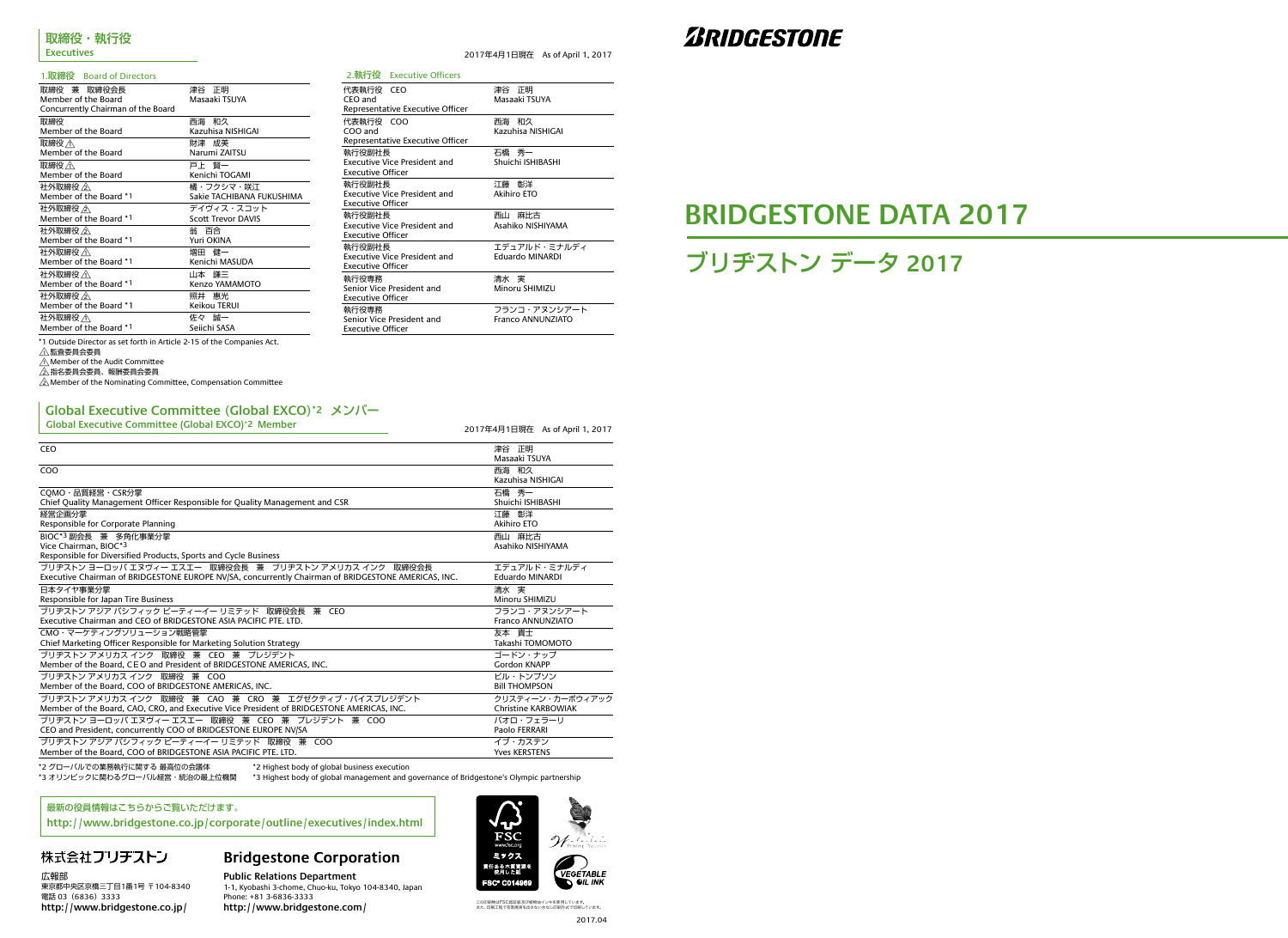| 社名                                                          | 株式会社ブリヂストン                                                                                                       |
|-------------------------------------------------------------|------------------------------------------------------------------------------------------------------------------|
| <b>Company Name</b>                                         | <b>Bridgestone Corporation</b>                                                                                   |
| 本社所在地                                                       | 東京都中央区京橋三丁目1番1号 〒104-8340 電話 03-6836-3001                                                                        |
| <b>Headquarters</b>                                         | 1-1 Kyobashi 3-chome, Chuo-ku, Tokyo, 104-8340, Japan Phone: +81 3-6836-3001                                     |
| 設立年月日                                                       | 1931 (昭和6) 年3月1日                                                                                                 |
| Established                                                 | March 1, 1931                                                                                                    |
| 創業者                                                         | 石橋 正二郎                                                                                                           |
| Founder                                                     | Shojiro ISHIBASHI                                                                                                |
| 代表者                                                         | 取締役 代表執行役 CEO 兼 取締役会長 津谷 正明                                                                                      |
| <b>Representative Director</b>                              | Masaaki TSUYA, Member of the Board, CEO and Representative Executive Officer, Concurrently Chairman of the Board |
| 資本金                                                         | 1,263億5,400万円 (2016年12月31日現在)                                                                                    |
| Paid-in Capital                                             | JPY 126,354 million (As of December 31, 2016)                                                                    |
| 連結従業員数                                                      | 143,616人 (2016年12月31日現在)                                                                                         |
| Employees (Consolidated)                                    | 143,616 (As of December 31, 2016)                                                                                |
| 事業の内容 (連結)<br><b>Products and Businesses (Consolidated)</b> |                                                                                                                  |

#### タイヤ事業 Tire Business





ソリューションビジネス Solutions Business

お客様のニーズを踏まえて、タイヤあるいは多角化という単体の商品だけでなく、メンテナンスなどのサービスやIT/センシング技術をユニークに組み合わせるこ とによる当社ならではのパッケージ提案を行っていきます。 Leveraging the potential for more tightly integrating elements of the company's portfolio, the Bridgestone Group is working on new 'solutions' service packages by combining maintenance services, IT/sensing technology, tires and diversified products to meet the needs of customers.



- 
- 
- 



### 多角化事業 Diversified Products Business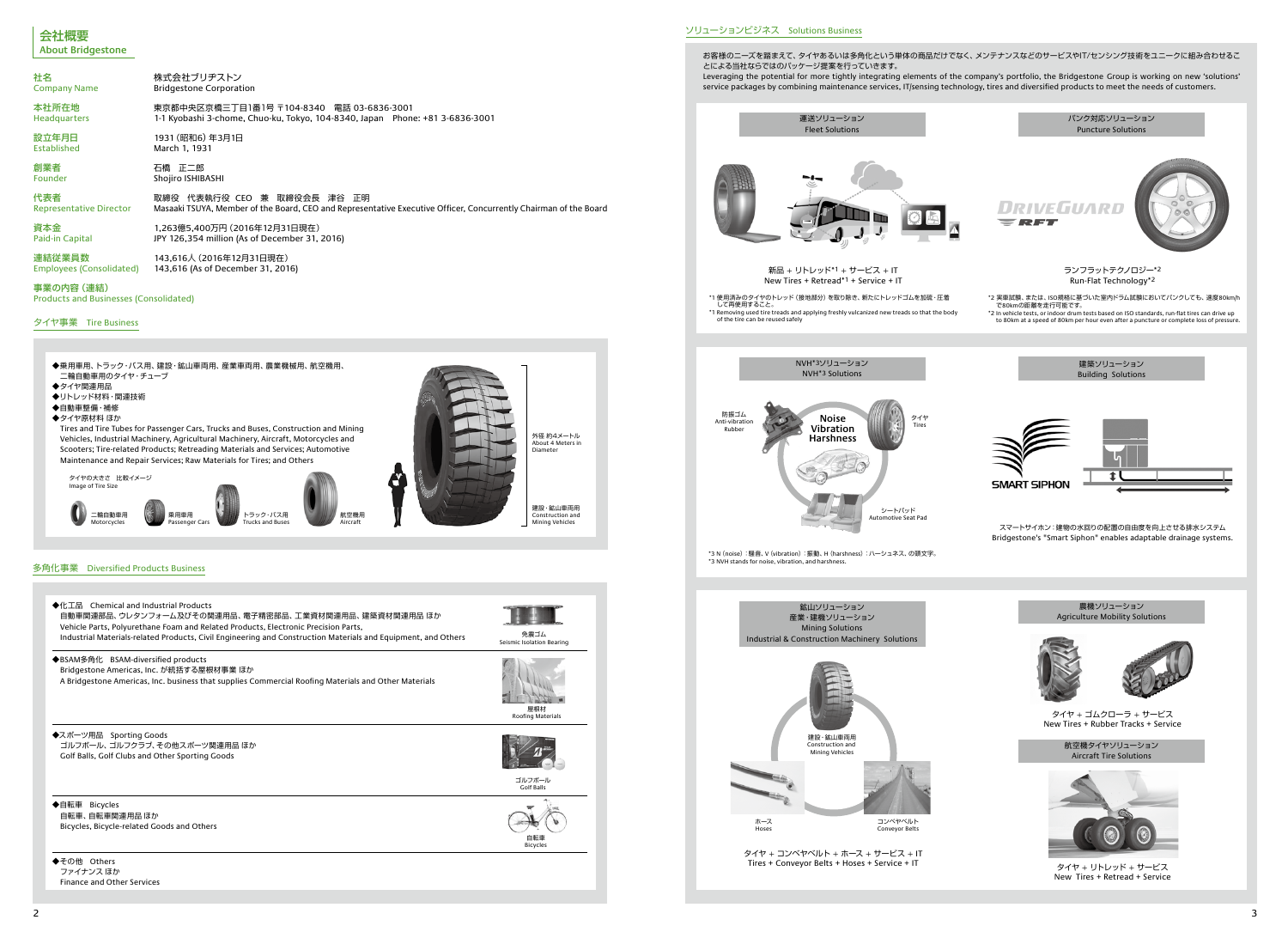

4 5

# 売上高・営業利益・経常利益・純利益

| Sales and Earnings                 |        |        |        | 単位:億円 (Yen in Hundred Millions) |        |
|------------------------------------|--------|--------|--------|---------------------------------|--------|
|                                    | 2012   | 2013   | 2014   | 2015                            | 2016   |
| 売上高 (Net Sales)                    | 30.397 | 35,680 | 36.739 | 37.902                          | 33,370 |
| 営業利益 (Operating Income)            | 2.859  | 4.381  | 4.780  | 5.172                           | 4.495  |
| 営業利益率 (Operating Income Ratio) [%] | 9.4    | 12.3   | 13.0   | 13.6                            | 13.5   |
| 経常利益 (Ordinary Income)             | 2.850  | 4.347  | 4.632  | 5.073                           | 4,325  |
| 純利益 (Net Income)*                  | 1.716  | 2.020  | 3.005  | 2.842                           | 2,655  |

# 資産



### 研究開発費・設備投資・減価償却費

| 一、一                |        |        |        |                                 |        |  |
|--------------------|--------|--------|--------|---------------------------------|--------|--|
| Assets             |        |        |        | 単位:億円 (Yen in Hundred Millions) |        |  |
|                    | 2012   | 2013   | 2014   | 2015                            | 2016   |  |
| 総資産 (Total Assets) | 30.397 | 35,770 | 39.609 | 37.958                          | 37,202 |  |
| 総資産当期利益率(ROA)[%]   | 6.0    | 6.1    | 8.0    | 7.3                             | 7.1    |  |
| 純資産 (Net Assets)   | 14.173 | 18.629 | 21.466 | 22,820                          | 23,454 |  |
| 自己資本当期利益率(ROE)[%]  | 13.7   | 12.7   | 15.5   | 13.3                            | 11.8   |  |
|                    |        |        |        |                                 |        |  |

| R&D, Capital Expenditure and Depreciation |       |       |       |       | 単位:億円 (Yen in Hundred Millions) |
|-------------------------------------------|-------|-------|-------|-------|---------------------------------|
|                                           | 2012  | 2013  | 2014  | 2015  | 2016                            |
| 研究開発費 (R&D)                               | 828   | 890   | 941   | 949   | 954                             |
| 設備投資 (Capital Expenditure)                | 2.456 | 2.749 | 2.963 | 2.535 | 1.941                           |
| 減価償却費 (Depreciation)                      | 1.550 | 1.761 | 1.883 | 2.023 | 1,880                           |







0 ■総資産当期利益率 (ROA) ■ 自己資本当期利益率 (ROE) 2012 2013 2014 2015 2016

| odics by business sequient + |        |        |        | 単位:億円 |
|------------------------------|--------|--------|--------|-------|
|                              | 2012   | 2013   | 2014   | 20    |
| タイヤ (Tires)                  | 25.541 | 30.336 | 30.886 | 31,6  |
| 多角化 (Diversified Products)   | 4.856  | 5.344  | 5.853  | 6,2   |
|                              |        |        |        |       |

| <b>JUILS DY IVIGHTLE</b> |        |        |        | 里位:億円 |
|--------------------------|--------|--------|--------|-------|
|                          | 2012   | 2013   | 2014   | 20    |
| 日本 (Japan)               | 6,961  | 6,748  | 6.940  | 6,6   |
| 米州 (The Americas)        | 13,212 | 16,286 | 17.463 | 19,1  |
| 欧州・中近東・アフリカ (EMEA) *2    | 3,481  | 4.250  | 4.341  | 4,1   |
| その他 (Others) *3          | 6,741  | 8,396  | 7,994  | 7,8   |
|                          |        |        |        |       |



資料出典: タイヤビジネス誌 - Global Tire Company Rankings Source : Tire Business − Global Tire Company Rankings

\*1 事業別売上高・市場別売上高:売上高は外部顧客に対する売上高。



- \*1 Sales by business segment and market:Sales to external customers.
- \*2 タイヤ事業SBU体制の再編により2016年から開示区分を一部見直しました。 2015年以前=欧州 2016年=欧州、中近東、アフリカ
- \*2 Scope of Geographic segment is renewed in 2016 as a result of the restructuring of
- the Tire business SBU. Until 2015 Europe ; In 2016 Europe, Middle East & Africa.
- \*3 タイヤ事業SBU体制の再編により2016年から開示区分を一部見直しました。 2015年以前=中国、アジア大洋州、中近東、アフリカ、ロシア 2016年=中国、アジア大洋州、ロシア
- \*3 Scope of Geographic segment is renewed in 2016 as a result of the restructuring of the Tire business SBUs. Until 2015 China, Asia Pacific, Middle East & Africa, Russia ; In 2016 China, Asia Pacific, Russia.

\* 親会社株主に帰属する当期純利益。 Profit Attributable to Owners of Parent.

### 売上高

#### 純利益\* Net Income

#### 事業種別売上高\*1 Sales by Business Segment\*1

#### 市場別売上高\*1 Sales by Market\*1

当社のIRサイトはこちらからご覧いただけます。 **http://www.bridgestone.co.jp/ir/library/index.html**

# 世界のタイヤ市場シェア(売上高ベース) **Global Tire Market Share (Based on Sales Figure)**

中策ゴム Zhongce Rubber 2.1% コンチネンタル Continental 6.7%



※円グラフの面積は、各企業のタイヤ売上高合計に比例しています。 2005年:101,000百万米ドル 2015年:160,135百万米ドル

※The size of pie charts indicate total tire sales of each company.

The total of tire sales in 2005 was 101,000 and 160,135 in 2015.(Us dollars in Millions)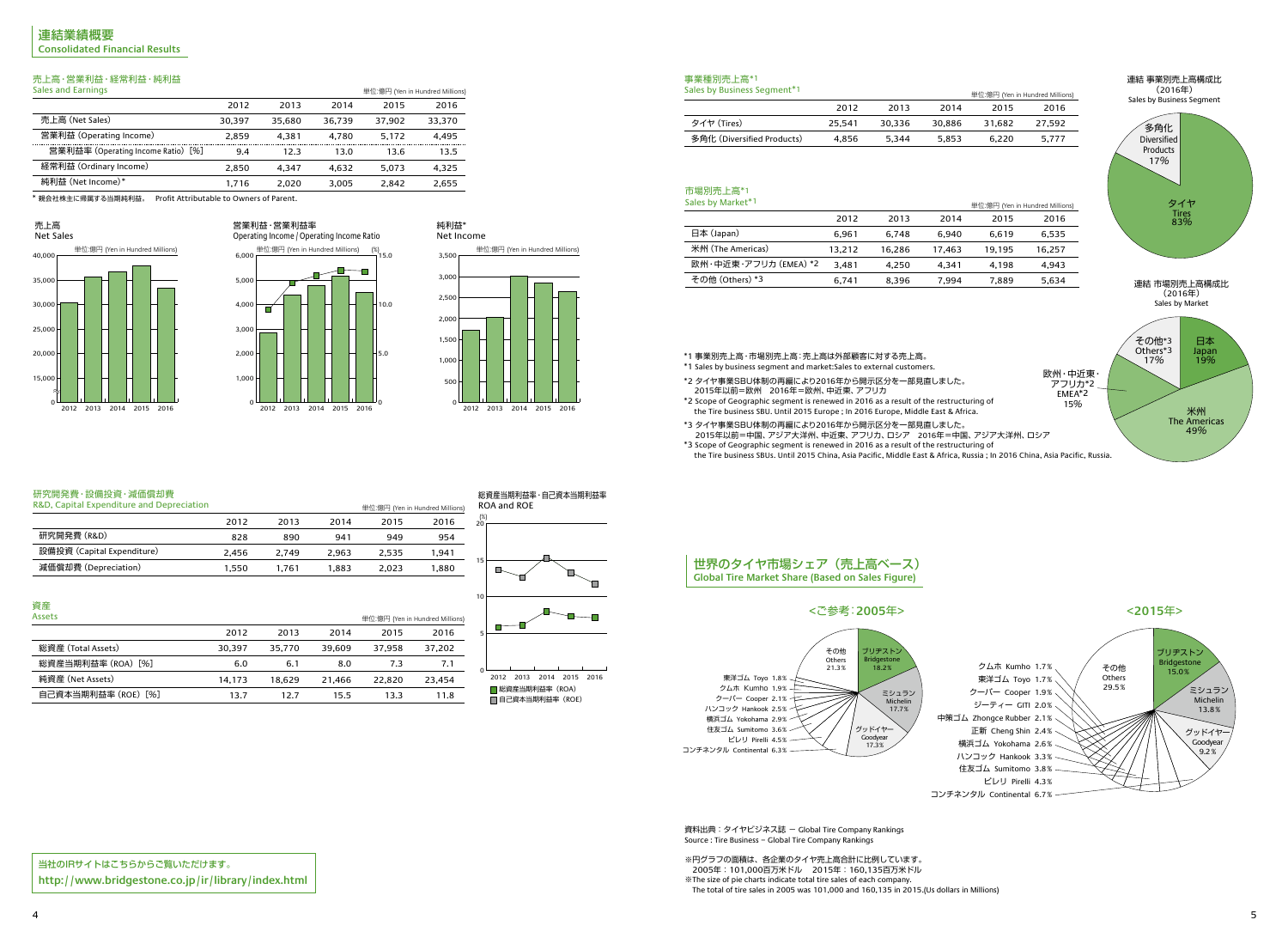**13**

14



**25**

 $\mathcal{L}_{\mathcal{A}}$ 

**24**

**23**

**21**

**22** 22

(\*3)Other tire related plants include retread plants for aircraft tires outside Japan and plants for retreading materials, molds and machineries for tires and steel cords.

# ブリヂストングループの生産概要

**Summary of Bridgestone's Manufacturing**

### 生産拠点数(2017年4月1日現在) **Number of Manufacturing Plants (As of April 1, 2017)**

## 研究開発拠点数(2017年4月1日現在) **Number of R&D Facilities (As of April 1, 2017)**

|                                    | 世界26力国で稼動 (*1) In operation in 26 countries worldwide (*1) |              |                                         |                      |              |              |
|------------------------------------|------------------------------------------------------------|--------------|-----------------------------------------|----------------------|--------------|--------------|
|                                    |                                                            | 米州           | 州・中近東<br>欧<br>アフリカ・ロシア                  | 中国・アジア・大洋州           | 日本           | 合 計          |
|                                    |                                                            | THE AMERICAS | EUROPE / MIDDLE EAST<br>AFRICA / RUSSIA | CHINA / ASIA PACIFIC | <b>JAPAN</b> | <b>TOTAL</b> |
| タイヤ                                | 新品タイヤ工場 (*2) New Tire Plants (*2)                          | 15           | $12 \overline{ }$                       | 13                   | 10           | 50           |
| Tire                               | タイヤ関連工場 (*3) Other Tire Related Plants (*3)                | 10           | 3                                       | 5                    | 11           | 29           |
|                                    | 計<br>Total                                                 | 25           | 15                                      | 18                   | 21           | 79           |
| 原材料工場                              | <b>Raw Materials Plants</b>                                | 7            | 2                                       |                      | 2            | 18           |
| 多角化製品工場                            | <b>Diversified Products Plants</b>                         | 23           | 3                                       | 18                   | 28           | 72           |
| 生産拠点数<br>合計 Number of Plants Total |                                                            | 55           | 20                                      | 43                   | 51           | 169          |
| 現在建設中                              | 新品タイヤ工場 (*2) New Tire Plants (*2)                          | $\Omega$     |                                         |                      | $\Omega$     | 2            |
| Under<br>Construction              | タイヤ関連工場 (*3) Other Tire Related Plants (*3)                | 0            | $\Omega$                                |                      | $\Omega$     |              |
|                                    | 原材料工場<br><b>Raw Materials Plants</b>                       | $\Omega$     | $\Omega$                                | $\Omega$             | $\Omega$     | $\Omega$     |
|                                    | 多角化製品工場<br><b>Diversified Products Plants</b>              | $\mathbf{0}$ | $\Omega$                                | $\Omega$             | $\Omega$     | $\Omega$     |
|                                    | 計<br>Total                                                 | $\Omega$     |                                         | $\overline{2}$       | 0            | 3            |

(\*1)新品タイヤ工場(21カ国)にタイヤ関連工場(+2カ国)、原材料工場(+1カ国)、多角化製品工場(+2カ国)を合計<br>(\*2)新品タイヤ工場:海沿のタイヤ工場、及び新品チューブ・フラップ工場<br>(\*3)タイヤ関連工場:海外の航空機用リトレッドタイヤ工場、リトレッド用部材工場、タイヤ金型工場、タイヤ・スチールコード製造設備等の製造工場

(\*1) +2 countries from other tire related plants, +1 country from raw materials plants, + 2 countries from diversified products plants are added to 21 countries from new tire plants.<br>(\*2) New tire plants include new tire p

|             |                         | 米 州          |                        | 欧 州・中近東 <mark>中国・アジア・大洋州</mark><br>アフリカ・ロシア <sup>中国・アジア・大洋州</sup> | 日本           | 合 計          |
|-------------|-------------------------|--------------|------------------------|-------------------------------------------------------------------|--------------|--------------|
|             |                         | THE AMERICAS | <b>AFRICA / RUSSIA</b> | EUROPE / MIDDLE EAST CHINA / ASIA PACIFIC                         | <b>JAPAN</b> | <b>TOTAL</b> |
| 技術センター      | <b>Technical Center</b> |              |                        |                                                                   |              | 6            |
| ブルービンググラウンド | Proving Ground          |              |                        |                                                                   |              | 10           |

## グローバルタイヤ生産概要

#### **Summary of Global Tire Production**

タイヤ生産ゴム量

# 米州 **THE AMERICAS**

|                |     | 新品タイヤ工場・タイヤ関連工場 (25)<br>New Tire Plants / Other Tire Related Plants |                                                 |  |
|----------------|-----|---------------------------------------------------------------------|-------------------------------------------------|--|
|                |     | 工場所在地<br>Location                                                   | 生産品目<br>Products                                |  |
|                |     |                                                                     |                                                 |  |
| アメリカ<br>U.S.A. |     | デモイン アイオワ<br>Des Moines, Iowa                                       | 農業機械用タイヤ<br><b>Agricultural Machinery Tires</b> |  |
|                |     |                                                                     | チューブ・フラップ                                       |  |
|                | 2   | ラッセルビル アーカンソー<br>Russellville, Arkansas                             |                                                 |  |
|                |     | ブルーミントン イリノイ                                                        | Tubes and Flaps<br>建設・鉱山車両用タイヤ                  |  |
|                | Đ   | Bloomington, Illinois                                               | Off-the-road Tires                              |  |
|                | A   | ラバーン テネシー                                                           | タイヤ                                             |  |
|                |     | LaVergne, Tennessee                                                 | <b>Tires</b>                                    |  |
|                |     | ウィルソン ノースカロライナ                                                      | タイヤ                                             |  |
|                |     | Wilson, North Carolina                                              | Tires                                           |  |
|                | G)  | ウォーレン テネシー                                                          | タイヤ                                             |  |
|                |     | Warren, Tennessee                                                   | <b>Tires</b>                                    |  |
|                |     | エイケン サウスカロライナ                                                       | タイヤ                                             |  |
|                |     | Aiken, South Carolina                                               | <b>Tires</b>                                    |  |
|                |     | 1イケン サウスカロライナ                                                       | 建設・鉱山車両用タイヤ                                     |  |
|                |     | Aiken, South Carolina                                               | Off-the-road Tires                              |  |
|                | Ø   | マヨダン ノースカロライナ                                                       | 航空機用リトレッドタイヤ                                    |  |
|                |     | Mayodan, North Carolina                                             | <b>Retread Tires for Aircraft</b>               |  |
|                |     | 1ックスフォードノースカロライナ                                                    | リトレッド用部材                                        |  |
|                |     | Oxford, North Carolina                                              | <b>Retreading Materials</b>                     |  |
|                |     | 1 アビレーン テキサス                                                        | リトレッド用部材                                        |  |
|                |     | Abilene, Texas                                                      | <b>Retreading Materials</b>                     |  |
|                |     | グリフィン ジョージア                                                         | リトレッド用部材                                        |  |
|                |     | Griffin, Georgia                                                    | Retreading Materials                            |  |
|                |     | <b>1</b> ロングビーチ カリフォルニア                                             | リトレッド用部材                                        |  |
|                |     | Long Beach, California                                              | Retreading Materials                            |  |
|                | Ø   | マスカティーン アイオワ                                                        | リトレッド用製造設備                                      |  |
|                |     | Muscatine, Iowa                                                     | Retreading Equipment                            |  |
|                |     | ❶ マンシー インディアナ<br>Muncie, Indiana                                    | リトレッド用金型                                        |  |
|                |     |                                                                     | <b>Retreading Molds</b>                         |  |
| カナダ            |     | <b>←</b> ジョリエット ケベック<br>● Joliette, Quebec                          | タイヤ                                             |  |
| Canada         |     |                                                                     | <b>Tires</b>                                    |  |
| メキシコ           | œ   | クェルナバカ                                                              | タイヤ                                             |  |
| Mexico         |     | Cuernavaca                                                          | Tires                                           |  |
|                | ®   | モンテレー                                                               | タイヤ                                             |  |
|                |     | Monterrey                                                           | Tires                                           |  |
|                |     | レオン                                                                 | リトレッド用部材                                        |  |
|                |     | <sup>L</sup> eon                                                    | Retreading Materials                            |  |
| コスタリカ          | ☎   | サンホセ                                                                | タイヤ                                             |  |
| Costa Rica     |     | San Jose                                                            | Tires                                           |  |
| ブラジル           | Ð   | バイーア                                                                | タイヤ                                             |  |
| <b>Brazil</b>  |     | Bahia                                                               | <b>Tires</b>                                    |  |
|                | 22  | サントアンドレ                                                             | タイヤ                                             |  |
|                |     | Santo Andre                                                         | <b>Tires</b>                                    |  |
|                | Œ   | カンピナス                                                               | リトレッド用部材・製造設備                                   |  |
|                |     | Campinas                                                            | Retreading Materials and                        |  |
|                |     |                                                                     | Equipment                                       |  |
|                | 24) | マフラ                                                                 | リトレッド用部材                                        |  |
|                |     | Mafra                                                               | Retreading Materials                            |  |
| アルゼンチン         | Ø   | ブエノスアイレス                                                            | タイヤ                                             |  |
| Argentine      |     | <b>Buenos Aires</b>                                                 | Tires                                           |  |

海外生産比率 (Overseas Production Ratio): 74%

**米州工**  $577$ 

by Geograp



| Tire Production Volume (Tonnage of Rubber)               |      |      |      | 単位:万トン(Unit:10,000 tons) |      |                                        |
|----------------------------------------------------------|------|------|------|--------------------------|------|----------------------------------------|
|                                                          | 2012 | 2013 | 2014 | 2015                     | 2016 |                                        |
| 国内生産トン数 (Domestic)                                       | 54   | 52   | 51   | 48                       | 47   |                                        |
| 海外生産トン数 (Overseas) 米州 (The Americas)                     | 55   | 57   | 57   | 56                       | 57   |                                        |
| 欧州・中沂東・アフリカ (EMEA) *2                                    | - 20 | 20   |      | 22                       | 25   |                                        |
| その他 (Others) *3                                          | 46   | 53   | 53   | 54                       | 51   |                                        |
| 海外生産計 (Overseas Total)                                   |      | 130. | 131  | 132                      | 133  | 欧州・中近東                                 |
| 合計 (Total Production)                                    | 176  | 182  | 182  | 179                      | 180  | アフリカ*2 /<br>EMEA*2<br>25 <sub>πt</sub> |
| $\lceil 96 \rceil$<br>海外生産比率 (Overseas Production Ratio) | 69   |      |      | 73                       | 74   |                                        |

| 原材料工場(7)                    |                                                                                                                                                                                                                                                                                                            |                                                                                                                                                                                     |  |  |  |  |  |
|-----------------------------|------------------------------------------------------------------------------------------------------------------------------------------------------------------------------------------------------------------------------------------------------------------------------------------------------------|-------------------------------------------------------------------------------------------------------------------------------------------------------------------------------------|--|--|--|--|--|
| <b>Raw Materials Plants</b> |                                                                                                                                                                                                                                                                                                            |                                                                                                                                                                                     |  |  |  |  |  |
|                             | 工場所在地<br>Location                                                                                                                                                                                                                                                                                          | 生産品目<br>Products                                                                                                                                                                    |  |  |  |  |  |
| アメリカ<br>U.S.A.              | クラークスビル テネシー<br>$\left(1\right)$<br>Clarksville, Tennessee<br>レイクチャールズ ルイジアナ<br>$\left( 2\right)$<br>Lake Charles, Louisiana<br>オレンジ テキサス<br>$\left(3\right)$<br>Orange, Texas<br>キングスマウンテン ノースカロライナ<br>$\left( 4\right)$<br>Kings Mt., North Carolina<br>ガストニア ノースカロライナ<br>5.<br>Gastonia, North Carolina | スチールコード<br>Steel Cord<br>合成ゴム<br><b>Synthetic Rubber</b><br>合成ゴム<br><b>Synthetic Rubber</b><br>タイヤコード、工業用繊維<br>Tire Cord and Industrial Fabric<br>工業用繊維<br><b>Industrial Fabric</b> |  |  |  |  |  |
| カナダ<br>Canada               | ウッドストック オンタリオ<br>6 <sub>o</sub><br>Woodstock, Ontario                                                                                                                                                                                                                                                      | タイヤコード、工業用繊維<br>Tire Cord and Industrial Fabric                                                                                                                                     |  |  |  |  |  |
| メキシコ<br>Mexico              | アルタミラ<br>Altamira                                                                                                                                                                                                                                                                                          | カーボンブラック<br><b>Carbon Black</b>                                                                                                                                                     |  |  |  |  |  |

# 世界のタイヤ工場・原材料工場・多角化製品工場

**Global Tire, Raw Materials and Diversified Products Plants**

| 多角化製品工場(23)    |                                                       |                                                 |  |  |  |  |  |  |
|----------------|-------------------------------------------------------|-------------------------------------------------|--|--|--|--|--|--|
|                | <b>Diversified Products Plants</b>                    |                                                 |  |  |  |  |  |  |
|                | 工場所在地                                                 | 生産品目                                            |  |  |  |  |  |  |
|                | Location                                              | Products                                        |  |  |  |  |  |  |
| アメリカ           | コビントン ジョージア<br>$_{\tiny\textcircled{\scriptsize{1}}}$ | ゴルフボール                                          |  |  |  |  |  |  |
| U.S.A.         | Covington, Georgia                                    | <b>Golf Balls</b>                               |  |  |  |  |  |  |
|                | ウイリアムズバーグ ケンタッキー<br>Williamsburg, Kentucky            | 空気バネ                                            |  |  |  |  |  |  |
|                | ダイアスバーグ テネシー                                          | Air Springs<br>空気バネ                             |  |  |  |  |  |  |
|                | Dyersburg, Tennessee                                  | Air Springs                                     |  |  |  |  |  |  |
|                | 4 プレスコット アーカンソー<br>4 Prescott, Arkansas               | 屋根材                                             |  |  |  |  |  |  |
|                |                                                       | Roofing Material                                |  |  |  |  |  |  |
|                | ビーチグローブインディアナ<br>(5)                                  | 屋根材                                             |  |  |  |  |  |  |
|                | Beech Grove, Indiana                                  | Roofing Material                                |  |  |  |  |  |  |
|                | ウェルフォードサウスカロライナ<br>Wellford, South Carolina           | 屋根材<br>Roofing Material                         |  |  |  |  |  |  |
|                | マッスルショール アラバマ                                         | 屋根材                                             |  |  |  |  |  |  |
|                | 7<br>Muscle Shoals, Alabama                           | Roofing Material                                |  |  |  |  |  |  |
|                | 8 アノカ ミネソタ<br>8 Anoka, Minnesota                      | 屋根材、ウォールパネル                                     |  |  |  |  |  |  |
|                |                                                       | Roofing Material, Wall Panels                   |  |  |  |  |  |  |
|                | ⑨ ブリストル コネチカット<br>■ Bristol, Connecticut              | 断熱材                                             |  |  |  |  |  |  |
|                |                                                       | Insulation                                      |  |  |  |  |  |  |
|                | 10 ジャクソンビル フロリダ<br>10 Jacksonville, Florida           | 断熱材<br>Insulation                               |  |  |  |  |  |  |
|                | コーシカーナ テキサス                                           | 断熱材                                             |  |  |  |  |  |  |
|                | $\textcircled{\tiny 1}$<br>Corsicana, Texas           | Insulation                                      |  |  |  |  |  |  |
|                | 12 フローレンス ケンタッキー                                      | 断熱材                                             |  |  |  |  |  |  |
|                |                                                       | Insulation                                      |  |  |  |  |  |  |
|                | 13 デフォレスト ウィスコンシン<br>13 Deforest, Wisconsin           | 断熱材                                             |  |  |  |  |  |  |
|                |                                                       | Insulation<br>断熱材                               |  |  |  |  |  |  |
|                | ①<br>① Salt Lake グシティ ユタ<br>Salt Lake City, Utah      | Insulation                                      |  |  |  |  |  |  |
|                | ヤングウッド ペンシルバニア                                        | 断熱材                                             |  |  |  |  |  |  |
|                | The Youngwood, Pennsylvania                           | Insulation                                      |  |  |  |  |  |  |
|                | 16 ウォーケシャ ウィスコンシン<br>Waukesha, Wisconsin              | 断熱材                                             |  |  |  |  |  |  |
|                |                                                       | Insulation                                      |  |  |  |  |  |  |
|                | アッパーサンダスキー オハイオ<br>(17<br>Upper Sandusky, Ohio        | 自動車用シートバッド、<br>EAパッド、防振ゴム                       |  |  |  |  |  |  |
|                |                                                       | Automotive Seat Pad, EA Pad,                    |  |  |  |  |  |  |
|                |                                                       | <b>Anti-vibration Rubber</b>                    |  |  |  |  |  |  |
|                | ディクソン テネシー<br>(18<br>Dickson, Tennessee               | 自動車用シートバッド、EAパッド<br>Automotive Seat Pad, EA Pad |  |  |  |  |  |  |
|                | ジャクソンビル フロリダ                                          | ホース加締                                           |  |  |  |  |  |  |
|                | $\overline{19}$<br>Jacksonville, Florida              | Hose Assembly                                   |  |  |  |  |  |  |
|                | 20 ナイアガラ ニューヨーク                                       | 自動車用シートバッド                                      |  |  |  |  |  |  |
|                | Niagara, New York                                     | <b>Automotive Seat Pad</b>                      |  |  |  |  |  |  |
| メキシコ           | 2) アパセオエルグランデ<br>4) Apaseo el Grande                  | 自動車用シートパッド                                      |  |  |  |  |  |  |
| Mexico         |                                                       | <b>Automotive Seat Pad</b><br>空気バネ              |  |  |  |  |  |  |
| ブラジル<br>Brazil | 2 サントアンドレ                                             | Air Springs                                     |  |  |  |  |  |  |
| コスタリカ          | トゥリアルバ                                                | 空気バネ                                            |  |  |  |  |  |  |
| Costa Rica     | 23)<br>Turrialba                                      | Air Springs                                     |  |  |  |  |  |  |
|                |                                                       |                                                 |  |  |  |  |  |  |

※この地図は、生産拠点を図示するために作成した概略図です。 This stylized map is solely to present the geographical distribution of Bridgestone Group manufacturing operations. ※国名には一部通称を使用しています。 A part of this map is shown in commonly used terms.

連結所在地別タイヤ生産ゴム量 (2016年) Tire Production Volume

| (Tonnage of Rubber)<br>Geographical Segment                                  |  |
|------------------------------------------------------------------------------|--|
| その他工場*3<br>国内工場<br>Others*3<br>Japan<br>51万t<br>47万t<br>合計<br>Total<br>180万t |  |

\*2 タイヤ事業SBU体制の再編により2016年から開示区分を一部見直しました。 2015年以前=欧州 2016年=欧州、中近東、アフリカ

\*2 Scope of Geographic segment is renewed in 2016 as a result of the restructuring of the Tire business SBU. Until 2015 Europe ; In 2016 Europe, Middle East & Africa.

\*3 タイヤ事業SBU体制の再編により2016年から開示区分を一部見直しました。 2015年以前=中国、アジア大洋州、中近東、アフリカ、ロシア 2016年=中国、アジア大洋州、ロシア

\*3 Scope of Geographic segment is renewed in 2016 as a result of the restructuring of the Tire business SBUs. Until 2015 China, Asia Pacific, Middle East & Africa, Russia ; In 2016 China, Asia Pacific, Russia.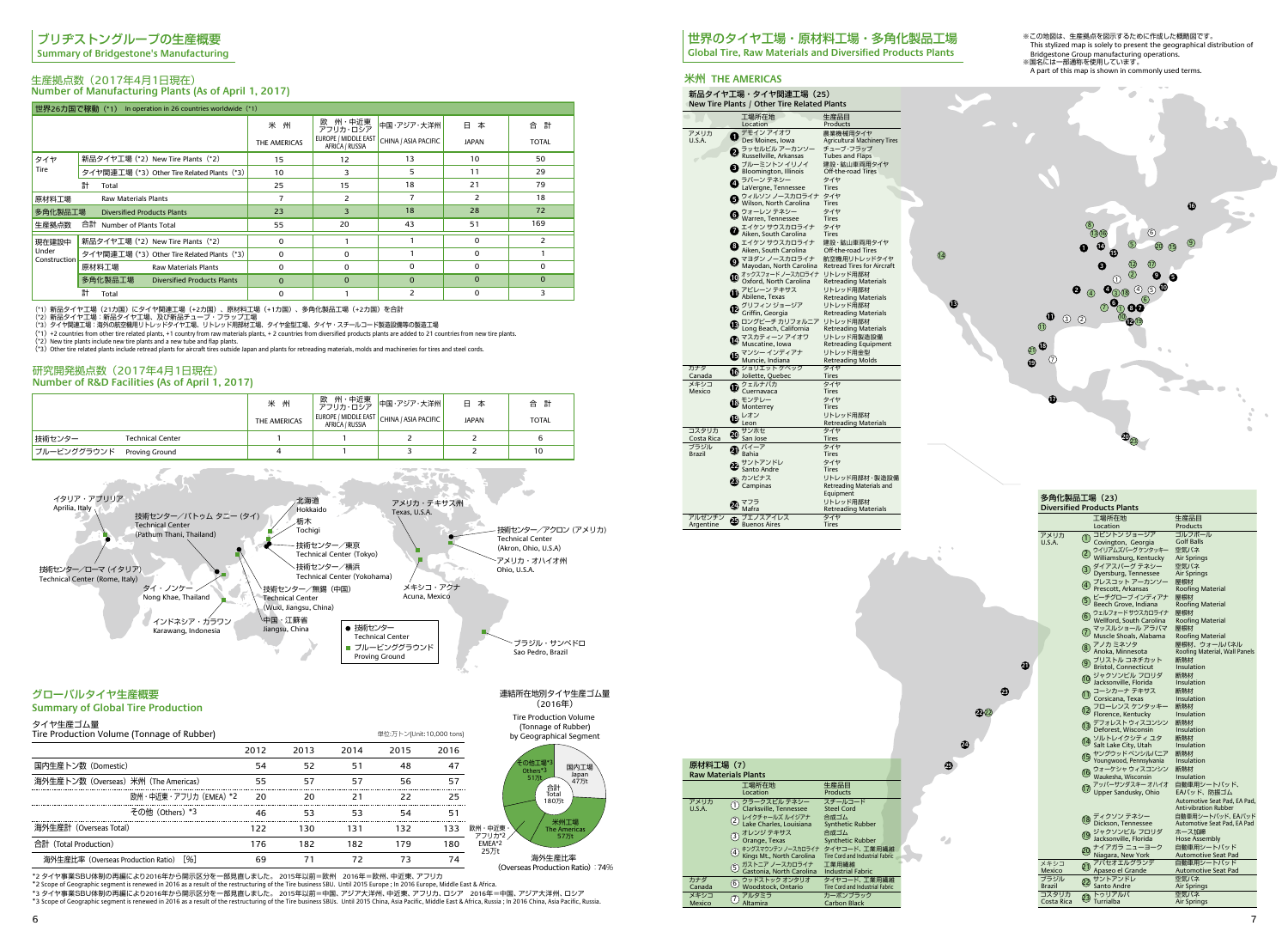**58**



#### 欧州・中近東・アフリカ・ロシア **EUROPE / MIDDLE EAST / AFRICA / RUSSIA**

● Shenyang 15 瀋陽 16 惠州<br>Huizhou

| $\bm{\mathbb{O}}$ $\sum_{\text{Brits}}$ | タイヤ<br>Tires |  |
|-----------------------------------------|--------------|--|
| ▲ トルコ・アクサライ (タイヤ) 2018年生産開始予定           |              |  |

**▲ トルコ・アクサライ(タイヤ)2018年生産開始予定**<br>Turkey (Aksaray) for Tires, scheduled to start operation in 2018.

スチールコード<br>Steel Cord Synthetic Rubber 合成ゴム

| 原材料工場 (1)<br><b>Raw Materials Plants</b> |                                                          |                                                       |  |  |  |  |
|------------------------------------------|----------------------------------------------------------|-------------------------------------------------------|--|--|--|--|
|                                          | 工場所在地<br>Location                                        | 生産品目<br>Products                                      |  |  |  |  |
| リベリア<br>Liberia                          | $\circledS$ /\ $\neg\stackrel{\sim}{\sim}\circ$ l $\neg$ | ブロック天然ゴム (農園)<br>Block Natural Rubber (Rubber Estate) |  |  |  |  |



China 中国

中国<br>China

2019年生産開始予定 Thailand (Chonburi) for Retread Tires for Aircraft, scheduled to start operation in 2019.

| 新品タイヤ工場・タイヤ関連工場(18)<br>New Tire Plants / Other Tire Related Plants                                                                                                                               |    |                                |                                   |  |  |  |
|--------------------------------------------------------------------------------------------------------------------------------------------------------------------------------------------------|----|--------------------------------|-----------------------------------|--|--|--|
|                                                                                                                                                                                                  |    | 工場所在地                          | 生産品目                              |  |  |  |
|                                                                                                                                                                                                  |    | Location                       | Products                          |  |  |  |
| タイ                                                                                                                                                                                               | ❹  | ランシット                          | タイヤ                               |  |  |  |
| Thailand                                                                                                                                                                                         |    | Rangsit                        | <b>Tires</b>                      |  |  |  |
|                                                                                                                                                                                                  | ŒА | ノンケー                           | タイヤ                               |  |  |  |
|                                                                                                                                                                                                  |    | Nong Khae                      | Tires                             |  |  |  |
|                                                                                                                                                                                                  | 43 | チョンブリ<br>Chonburi              | タイヤ<br><b>Tires</b>               |  |  |  |
|                                                                                                                                                                                                  |    |                                | タイヤ金型                             |  |  |  |
|                                                                                                                                                                                                  |    | チョンブリ<br>Chonburi              | <b>Tire Molds</b>                 |  |  |  |
|                                                                                                                                                                                                  |    | チョンブリ                          | リトレッド用部材                          |  |  |  |
|                                                                                                                                                                                                  | ௵  | Chonburi                       | <b>Retreading Materials</b>       |  |  |  |
| インドネシア                                                                                                                                                                                           |    |                                | タイヤ                               |  |  |  |
| Indonesia                                                                                                                                                                                        |    | $\overline{\mathbf{O}}$ Dekasi | <b>Tires</b>                      |  |  |  |
|                                                                                                                                                                                                  | Œ  | カラワン                           | タイヤ                               |  |  |  |
|                                                                                                                                                                                                  |    | Karawang                       | <b>Tires</b>                      |  |  |  |
| 台湾                                                                                                                                                                                               | ⊕  | 新竹                             | タイヤ                               |  |  |  |
| Taiwan                                                                                                                                                                                           |    | Hsin-Chu                       | <b>Tires</b>                      |  |  |  |
| ベトナム                                                                                                                                                                                             | ₾  | ハイフォン                          | タイヤ<br><b>Tires</b>               |  |  |  |
| Vietnam<br>インド                                                                                                                                                                                   |    | Hai Phong<br>インドール             | タイヤ                               |  |  |  |
| India                                                                                                                                                                                            | ⅏  | Indore                         | Tires                             |  |  |  |
|                                                                                                                                                                                                  |    | プネ                             | タイヤ                               |  |  |  |
|                                                                                                                                                                                                  | 60 | Pune                           | Tires                             |  |  |  |
| 中国                                                                                                                                                                                               |    | 瀋陽                             | タイヤ                               |  |  |  |
| China                                                                                                                                                                                            | œ  | Shenyang                       | <b>Tires</b>                      |  |  |  |
|                                                                                                                                                                                                  | ®  | 天津                             | タイヤ                               |  |  |  |
|                                                                                                                                                                                                  |    | Tianjin                        | <b>Tires</b>                      |  |  |  |
|                                                                                                                                                                                                  | 64 | 無錫                             | タイヤ                               |  |  |  |
|                                                                                                                                                                                                  |    | Wuxi                           | Tires                             |  |  |  |
|                                                                                                                                                                                                  | Œ  | 惠州<br>Huizhou                  | タイヤ<br>Tires                      |  |  |  |
|                                                                                                                                                                                                  |    | 香港                             | 航空機用リトレッドタイヤ                      |  |  |  |
|                                                                                                                                                                                                  | œ  | Hong Kong                      | <b>Retread Tires for Aircraft</b> |  |  |  |
|                                                                                                                                                                                                  |    | 青島                             | 航空機用リトレッドタイヤ                      |  |  |  |
|                                                                                                                                                                                                  | டு | Quingdao                       | Retread Tires for Aircraft        |  |  |  |
| オーストラリア                                                                                                                                                                                          |    | リッチランド                         | リトレッド用部材                          |  |  |  |
| Australia                                                                                                                                                                                        | ⊕  | Richlands                      | <b>Retreading Materials</b>       |  |  |  |
| タイ・ラヨーン (建設・鉱山車両用タイヤ、航空機用タイヤ (新品))<br>2<br>2019年生産開始予定<br>Thailand (Rayong) for Off-the-road Tires, New Aircraft Tires,<br>scheduled to start operation in 2019.<br>タイ・チョンブリ (航空機用リトレッドタイヤ)<br>Δ |    |                                |                                   |  |  |  |
| 2019年生産開始予定                                                                                                                                                                                      |    |                                |                                   |  |  |  |

多角化製品工場(**18**) **Diversified Products Plants**

|       | <b>ン/JIDEXHH土物('3)</b><br><b>Diversified Products Plants</b> |                                     |  |              |                                     |                                        |
|-------|--------------------------------------------------------------|-------------------------------------|--|--------------|-------------------------------------|----------------------------------------|
|       |                                                              |                                     |  |              |                                     |                                        |
|       | 工場所在地                                                        | 生産品目                                |  |              | 工場所在地                               | 生産品目                                   |
|       | Location                                                     | Products                            |  |              | Location                            | Products                               |
| 中国    | 深圳<br>$\widehat{\mathcal{Q}}$                                | ゴルフボール                              |  | タイ           | チョンブリ<br>37                         | テニスボール                                 |
| China | Shenzhen                                                     | <b>Golf Balls</b>                   |  | Thailand     | Chonburi                            | <b>Tennis Balls</b>                    |
|       | 上海<br>28)                                                    | ウレタン製品                              |  |              | ラヨーン<br>38                          | 防振ゴム、自動車用ホース、高圧ホース、                    |
|       | Shanghai                                                     | Polyurethane Foam                   |  |              | Rayong                              | 自動車用シートバッド、コンベヤベルト                     |
|       | 広州<br>29                                                     | 自動車用シートバッド、EAバッド                    |  |              |                                     | Anti-vibration Rubber.                 |
|       | Guangzhou                                                    | Automotive Seat Pad, EA Pad         |  |              |                                     | Automotive Hoses, High-pressure Hoses, |
|       | 常州<br>$\circledcirc$                                         | 自転車                                 |  |              |                                     | Automotive Seat Pad, Conveyor Belts    |
|       | Changzhou                                                    | <b>Bicycles</b>                     |  | マレーシア        | シャーアラム<br>39                        | ウレタン製品                                 |
|       | 常州<br>$\circledcirc$                                         | ホース加締、油圧ホース、金具                      |  | Malaysia     | Shah Alam                           | Polyurethane Foam                      |
|       | Changzhou                                                    | Hose Assembly, Hydraulic Hoses,     |  | フィリピン        | カビテ<br>40                           | ムンクス製品、プッシュロック、                        |
|       |                                                              | Components of Hydraulic Hoses       |  | Philippines  | Cavite                              | 事務機器用精密部品                              |
|       | 常州<br>32                                                     | 防振ゴム                                |  |              |                                     | MNCS, Push Locks,                      |
|       | Changzhou                                                    | <b>Anti-vibration Rubber</b>        |  |              |                                     | <b>Office Equipment Components</b>     |
|       | 瀋陽<br>$\circled{3}$                                          | ゴムクローラ、防舷材                          |  | インド<br>India | マドゥライ<br>41<br>Madurai              | 空気バネ                                   |
|       | Shenyang                                                     | Rubber Tracks, Marine Fenders       |  |              |                                     | Air Springs                            |
|       | 天津<br>$\overline{34}$                                        | 空気バネ                                |  |              | マネサール<br>$\overline{42}$<br>Manesar | 防振ゴム<br><b>Anti-vibration Rubber</b>   |
|       | Tianjin<br>武漢                                                | Air Springs<br>自動車用シートパッド           |  |              |                                     | 防振ゴム                                   |
|       | ශු<br>Wuhan                                                  |                                     |  |              | チェンナイ<br>(43)<br>Chennai            | <b>Anti-vibration Rubber</b>           |
|       | 開平                                                           | Automotive Seat Pad<br>発泡ゴム、ウレタン製品、 |  | インドネシア       | プルワカルタ                              | 防振ゴム                                   |
|       | ශි<br>Kaiping                                                | 事務機器用精密部品                           |  | Indonesia    | 44<br>Purwakarta                    | <b>Anti-vibration Rubber</b>           |
|       |                                                              | Foamed Rubber, Polyurethane Foam,   |  |              |                                     |                                        |
|       |                                                              | <b>Office Equipment Components</b>  |  |              |                                     |                                        |
|       |                                                              |                                     |  |              |                                     |                                        |
|       |                                                              |                                     |  |              |                                     |                                        |

※この地図は、生産拠点を図示するために作成した概略図です。 This stylized map is solely to present the geographical distribution of Bridgestone Group manufacturing operations. ※国名には一部通称を使用しています。

A part of this map is shown in commonly used terms.

 $\bullet$